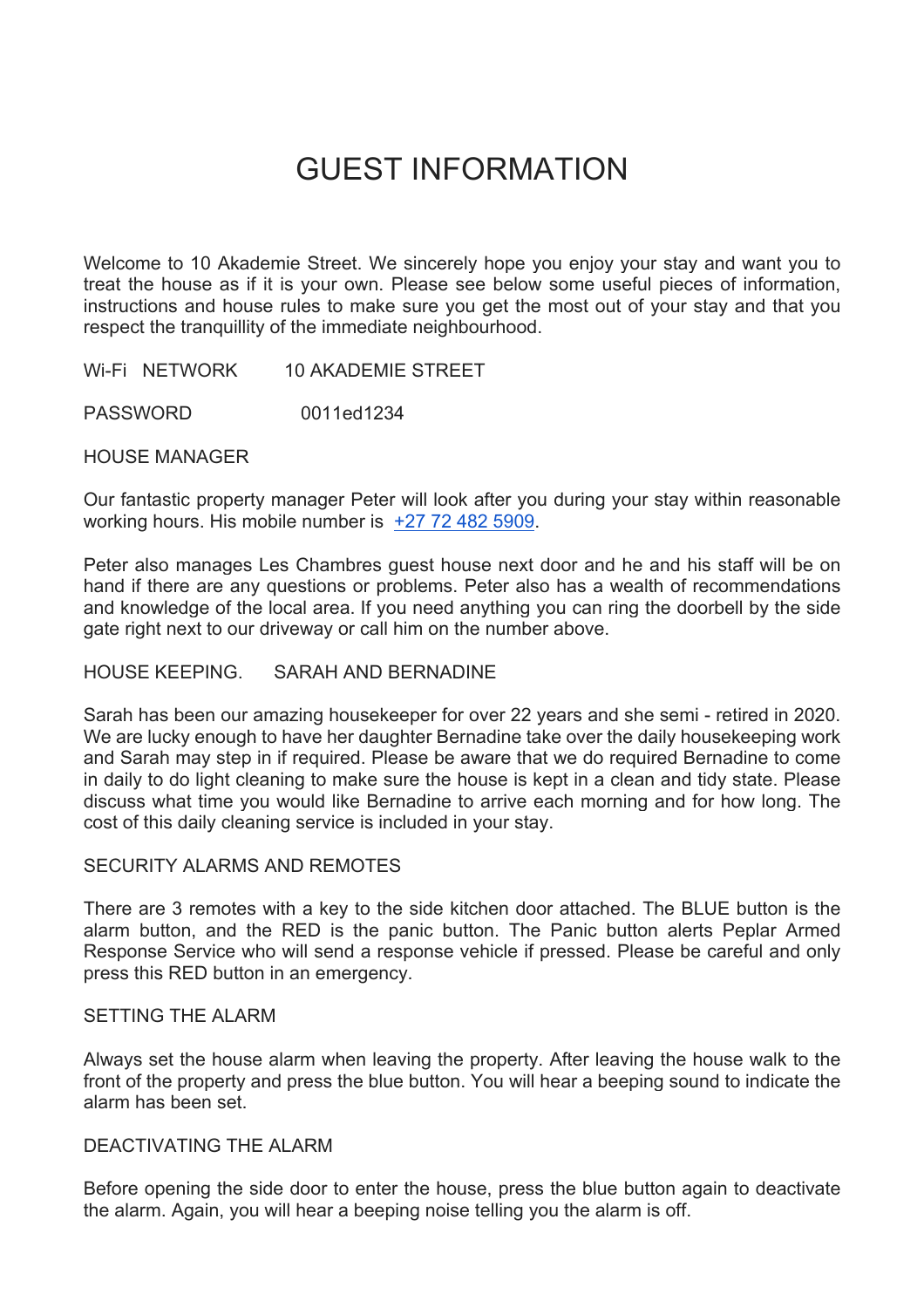# DRIVEWAY GATE

All gates are electronic and are opened and closed by pressing the brown button on the remote. During load shedding or a power failure the gate will switch to a battery so it will still operate.

## **DEPARTURE**

Firstly, we hope you have enjoyed your stay and experienced all the wonderful things that Franschhoek has to offer. We fully understand that when it comes to leaving a holiday rental there are many things on your mind and the last thing you want to do is tidy up especially if the night before was a good one and you are running late. Although an "end of stay cleaning" fee has been paid there are still many things which need to be done to make sure the next group of guests that are arriving have the same experience as you had upon arrival. Cleaners need to come in and turn the house around in time for the next guests so there is often a tight time schedule, especially in high season.

Please make sure you vacate the premises in a timely fashion and observe the 11am departure time. If you require a later checkout time and there are no guests expected that day, then of course we will try to accommodate your requests as well as keep any luggage you may need to store until you leave Franschhoek.

We ask that you kindly clear the kitchen, living rooms and outdoor areas of dirty plates, glasses, cooking pans and dishes. All large serving dishes must be placed in the scullery and plates, cutlery, glasses etc put in the dishwasher and the dishwasher turned on. It is not necessary to empty the dishwasher.

All counter tops must be cleared and wiped down.

The fridge and freezer must also be cleared of all items. Anything that you may not want to take with you can be left in a tidy manner.

All rubbish must be put in the bin. Wine bottles and glass items can be put in the separate glass recycling bins or left neatly on the countertop. Pizza boxes or takeaway packaging can be put in the rubbish bin or again or left neatly on the countertop.

Bedding and Towels. There is no need to strip the beds but please place all used towels and bathmats either in the bath or in a pile in the shower room rather than scattered around the house. It would be a great help if bedroom and bathroom rubbish is brought down to the kitchen, but it is not essential.

Please collect all the pool towels and place them in the towel basket.

On leaving the property, please have a final check through the house to make sure everything is tidy, and nothing has been left especially in the cupboards.

Please double check that all the doors and windows are locked, and all keys and fobs are left on the kitchen counter.

**Failure to leave the house in a neat and acceptable manner will incur extra cleaning costs which will be deducted from your deposit**.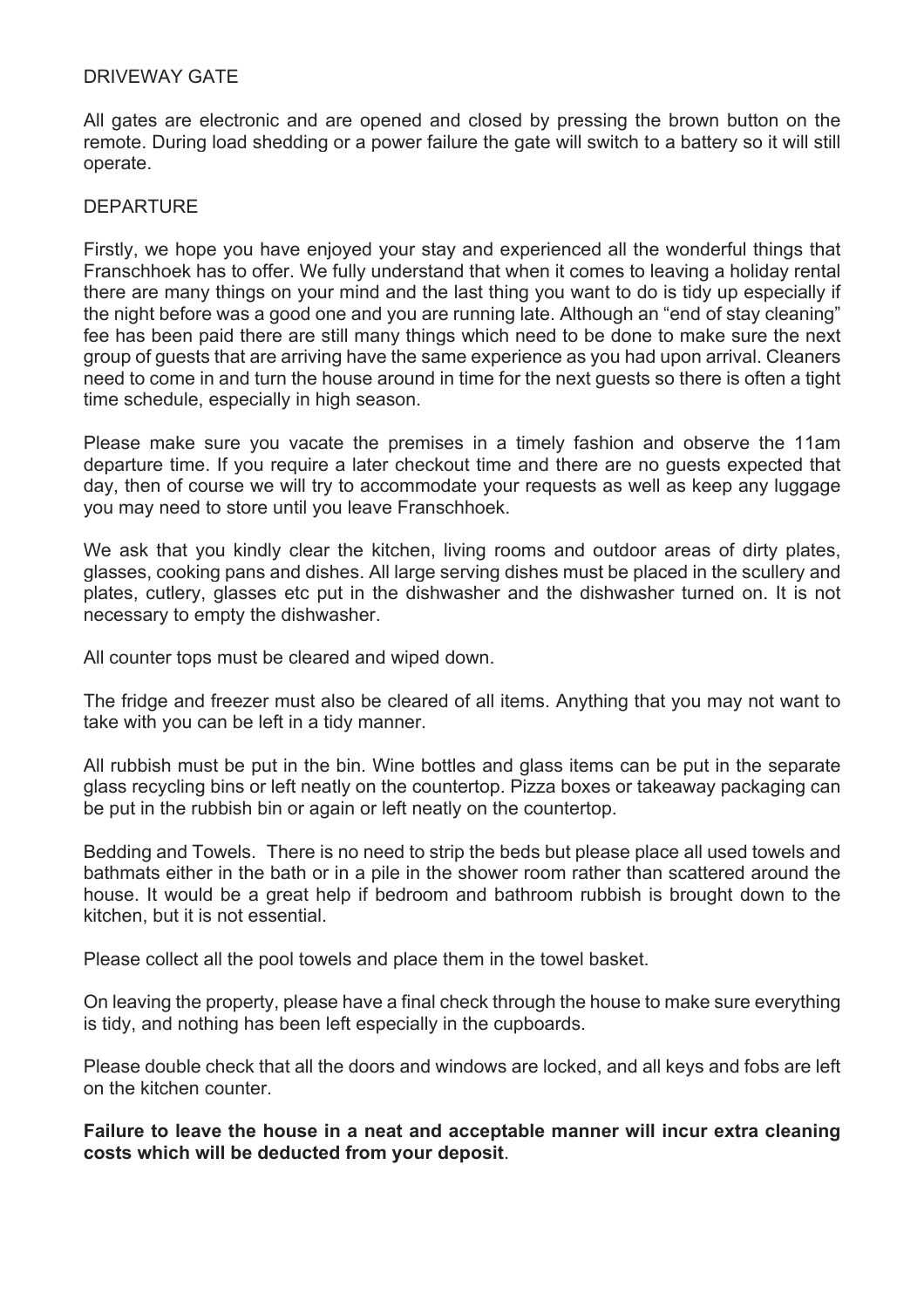# **ELECTRICITY**

The main distribution panel is in the scullery by the door. Unfortunately, we are blessed with many power cuts, commonly called 'load shedding' in Franschhoek. When possible, you will be alerted to these power cuts if they are scheduled.

Should the electricity trip, push the main switch labelled ' Main Switch' down and then back up again.

There will be a very generous amount of electricity provided for your stay. Should this run out then you can top up the power at the BP station or at the Pick n Pay supermarket in the village. You will need to give the code 042 529 86486. The Baring Road Trust.

Leaving the air conditioning units ON all day AND/OR running the air conditioning units when the doors are wide open will eat through your electricity requiring you to top it up.

## AIRCONDITIONING AND CEILING FANS

There are air conditioning units and/or fans in each bedroom. A/C units are operated using the white remotes located in each bedroom. Only use the A/C unit when the doors and windows are closed and make sure the units are switched off when out.

## **FIRE**

NEVER ATTEMPT TO EXTINGUISH THE FIRE – if you should discover a fire, leave the room / premises immediately, closing all doors behind you and proceed to the Assembly Point which is at the front of the property on Akademie St.

Call the fire brigade by dialling Stellenbosch Fire Dept. 021 808 8888

Franschhoek Fire Dept. 021 872 2323

### FOOD AND DRINK

Please refrain from taking food and drink up into the bedrooms. This is a house rule to prevent damage from spillages and insect infestations from food left in rooms.

### GARDEN SERVICE

John the gardener will visit in on a Monday and Friday afternoon between the hours of 1pm and 3pm to clean the pool and mow the lawns etc.

### BRAAI

Please enjoy using the built-in braai. The front is closed and locked using latches located on the sides of the metal panel inside the braai. Simply lift the latches to open. The chains will keep the tray in place. Braai tongs are kept in one of the drawers by the dishwasher in the kitchen. Braai charcoal is stored under the braai itself. There is an internal braai light to make it easier to see what you are cooking at the top of the ramp in the main living room, same light switches as the pool light and outdoor entertainment lights.

Please carry all food and drinks out through the kitchen door down to the braai area rather than through the main formal living room to avoid spillages and grease stains.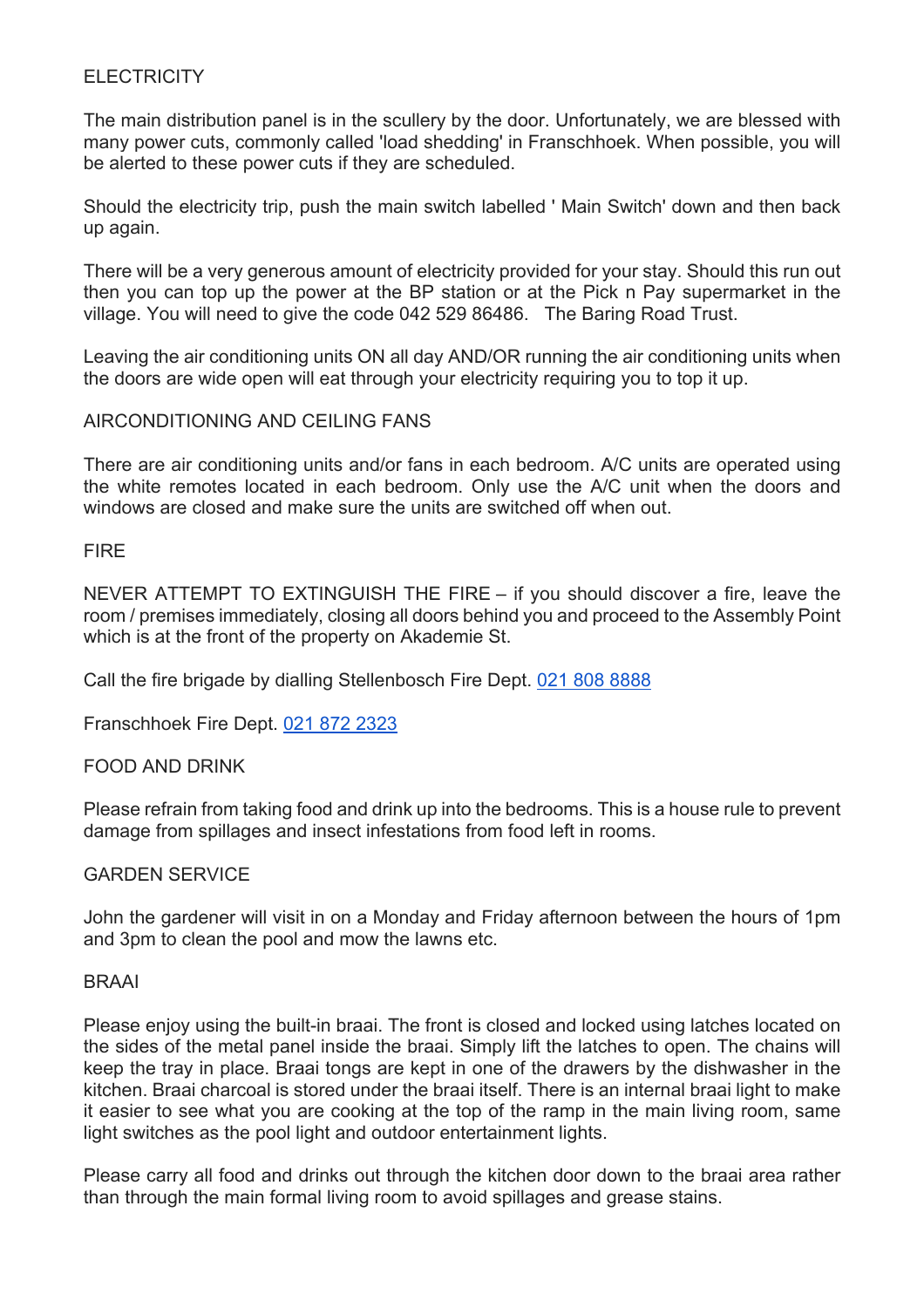A starter amount of charcoal is provided for your stay. Should you require more, a good selection can be bought at the Agri Mart, Woolworths, Pick n Pay and the petrol station in the village.

## GAMES, PUZZLES & DVD's

There is a large selection of board games, puzzles, books and DVD's. Please enjoy and have lots of fun but do not remove any of these from the house and return all games and puzzles to their correct boxes.

## HOT WATER

The hot water comes on twice a day, once in the morning and once in the mid-afternoon. If you find that this is insufficient, please ask Peter to adjust the timer for your stay.

## INSECTS AND ANIMALS.

We have no threatening species of insects or wildlife in the garden. There is the occasional mosquito. Mosquito repellent burners are stored in the scullery cupboard. The odd cricket likes to enjoy the house as well as yourselves. They can be quite noisy during the night. A quick squirt of doom will sort them out!

Squirrels love the berries on the Monkey Vine and leap off the roof onto the covered patio to feast. They make a loud crash as they land on the metal roof so do not be alarmed.

## INTERIOR DÉCOR

All decorative pieces throughout the house have been collected from our 22 years living abroad. Most items have been upcycled using many of our children's school projects, souvenirs and old pieces of furniture or gifts from friends who have visited us over the years. Whilst not of any great monetary value they have enormous sentimental value as well as many happy memories. Please do not touch the paintings.Enjoy your stay but please take care.

# **KFYS**

Three sets of keys and gate openers will be left for your stay kitchen table. Please remember to leave them on the kitchen island when you depart. A replacement fee will be charged for any missing set of keys.

### KITCHEN SUPPLIES

Please help yourself to the tea, coffee and other dry ingredients you will find in the kitchen. All storage containers have been sanitised after each stay for your safety.

## KITCHEN APPLIANCES

There is a fantastic selection of appliances in the kitchen, everything you need to enjoy dining at home. Please make sure the appliances are assembled correctly before you switch them on and that they are rinsed through after use.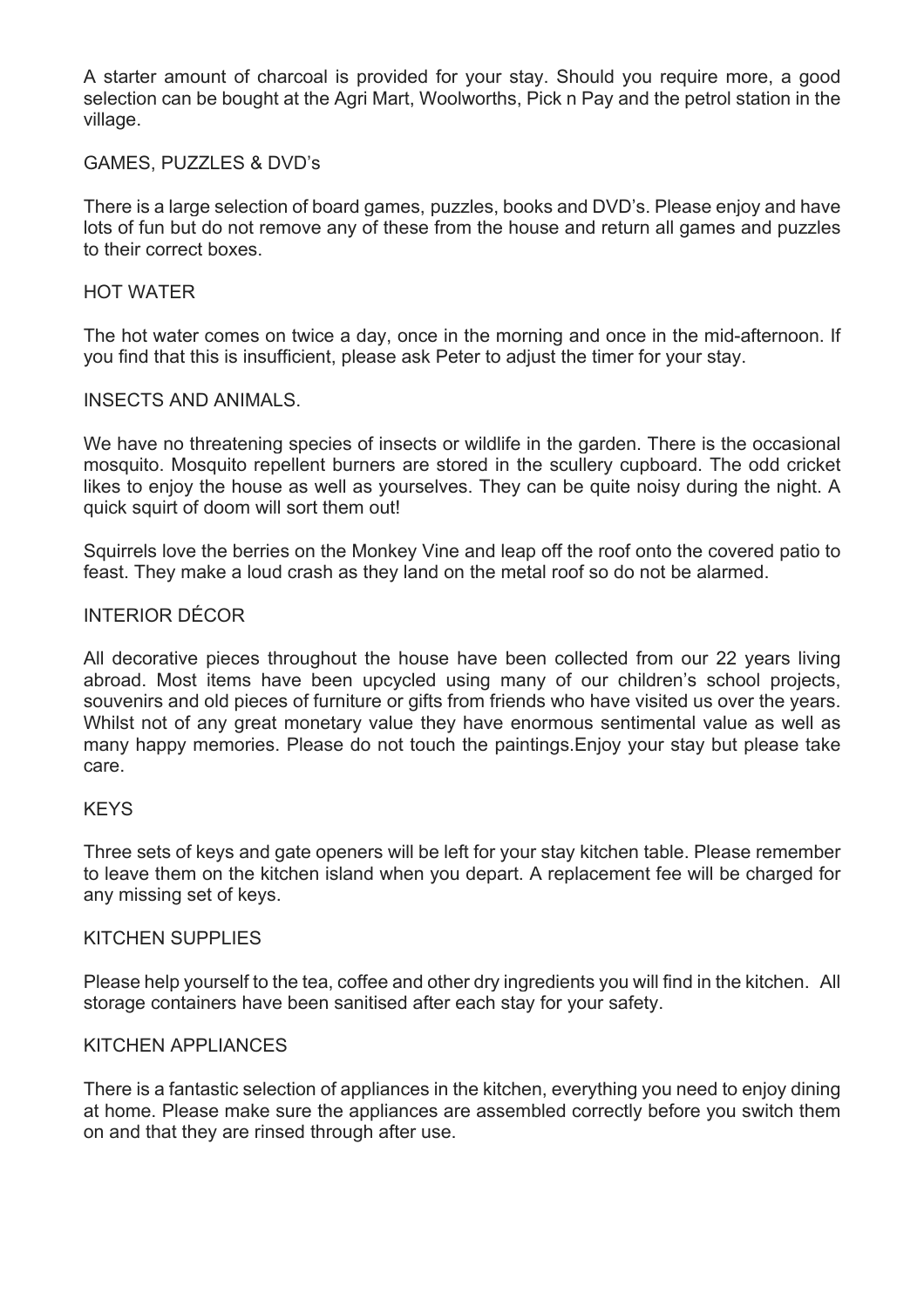# **DISHWASHERS**

There are two dishwashers for your use. The one in the scullery is 23 years old, looks terrible but washes everything amazingly well and never breaks down. The other dishwasher is under the countertop by the microwave. Bernadine will make sure that the rinse aid and salt is topped up but if the dishes do not come out clean and sparkling, please check. Extra rinse aid and salt in kept in the cupboards above the scullery sink. Dishwasher tablets are kept in the cupboard under the sinks.

# LAUNDRY

A laundry service is available to guests for a small charge. Please ask Bernadine if you would like your clothes washed and ironed.

### **LIGHTS**

There should not be any problems with the lights in the house during your stay. If any switch is not working, please let Peter know. If any light trips the fuse box is in garage. Please call Peter for access.

## LIMES

We have two incredibly productive lime trees in the front garden. Please help yourself to as many as you would like (within reason!). Homemade lime cordial using all natural ingredients is in the fridge. This is delicious and can either be diluted with 3 parts water, splashed into a gin and tonic or mixed with other juices and sparkling water to make a refreshing drink.

## LITCHI & TITCH

All toiletries are made by a local company Litchi &Titch. Ingredients are locally sourced and manufactured using pure natural plants, seeds and flower oils that are kind on your body and kind to the environment. Bottles are refilled and sanitized for your well-being. An 'all in one' body wash and shampoo is provided in plastic bottles in each shower for your safety. Guests can see the full range of these nourishing and healing products at the Litchi &Titch store located in the middle of Franschhoek High Street and the owner Lecia has kindly offered a 10% discount on any purchase. Please let the salesperson know you are staying at the house for the offer.

### IN-HOUSE MASSAGE SERVICE

We offer an in-house massage and beauty service with very competitive rates. Please see the information brochure located in each bedroom.

### LOAD SHEDDING LIGHTS.

Rechargeable lights are available for use during night-time load shedding. Please make sure that they are recharged each day so that you have sufficient battery time when required.

### TAXI'S

Should you require a taxi during your stay we can highly recommend MAGNUS tour and transfers which offer competitive rates to and from CPT airport as well as a pickup and drop off service to any winery or restaurant.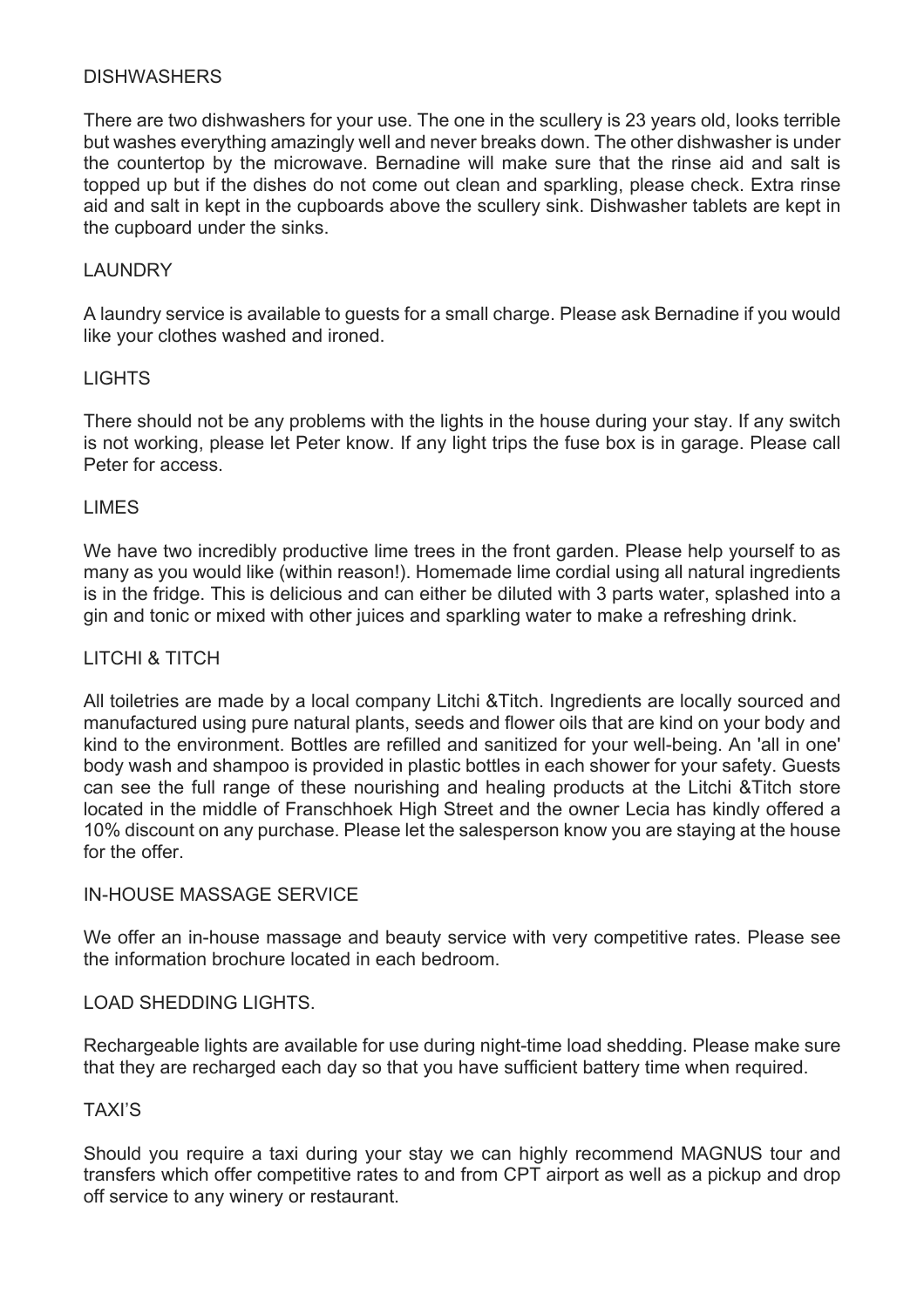# NOISE LEVELS

Unfortunately for some unknown reason noise seems to carry incredibly easily from the back entertainment and pool area. You could often hear our young girls playing in the pool all the way down to the high street. On top of this Franschhoek is a very sleepy village with people dining out early and lights out often by 10pm. The neighbourhood is completely silent. We kindly ask that no loud music is played outside, jovial conversations are not too loud late at night and no swimming in the pool after 9pm. We completely understand that guests want to enjoy themselves whilst in Franschhoek but there are many local families and guest houses nearby.

**Failure to respect the neighbours regarding making excessive noise and partying into the night will lead to guests being asked to vacate the property immediately, with no refund and loss of deposit. CCTV is fitted around the property to make sure this house rule is fully respected. When returning to the property late at night again please keep the noise down.**

## OVENS AND HOBS

The two built in ovens give you the flexibility to cook small or large dishes but they also have extremely hot settings. Please do not heat the ovens up above 220F otherwise there is a tendency to melt the kitchen cabinet doors!

The ovens are electric. When there is a power cut the display panel flashes. When you turn the oven on you will hear the fan but sometimes the heat element does not come on. You need to press 2 buttons together to switch it onto the heating mode. It is a bit trial and error I am afraid.

The gas hob is ignited by pressing the knob down and waiting for the spark to light the flame. Alternatively, you can use the portable fire igniter to light it. If you run out of gas, please call Peter and he will replace the canister for you.

### PARKING

There is ample parking on the side driveway by the kitchen and on the drive by the double garages. Please not park on the road or opposite our neighbours' driveways.

### TERBODOR COFFEE

A starter pack of Terbodor coffee pods is provided for your arrival. Extra capsules and filter coffee can be purchased from this extremely popular coffee maker at their signature coffee shop at the end of the high street. As well as excellent coffee they make healthy smoothies and delicious breakfasts and lunches. It is always very busy but worth the wait. Extra parking is located at the back of the cafe.

# FRANSCHHOEK SATURDAY FARMERS MARKET

Every weekend Franschhoek has a delightful outdoor market, selling many local crafts and home-made delicacies. There is a central eating area with live music and always a great atmosphere. On long weekends the market is often open on a Sunday as well.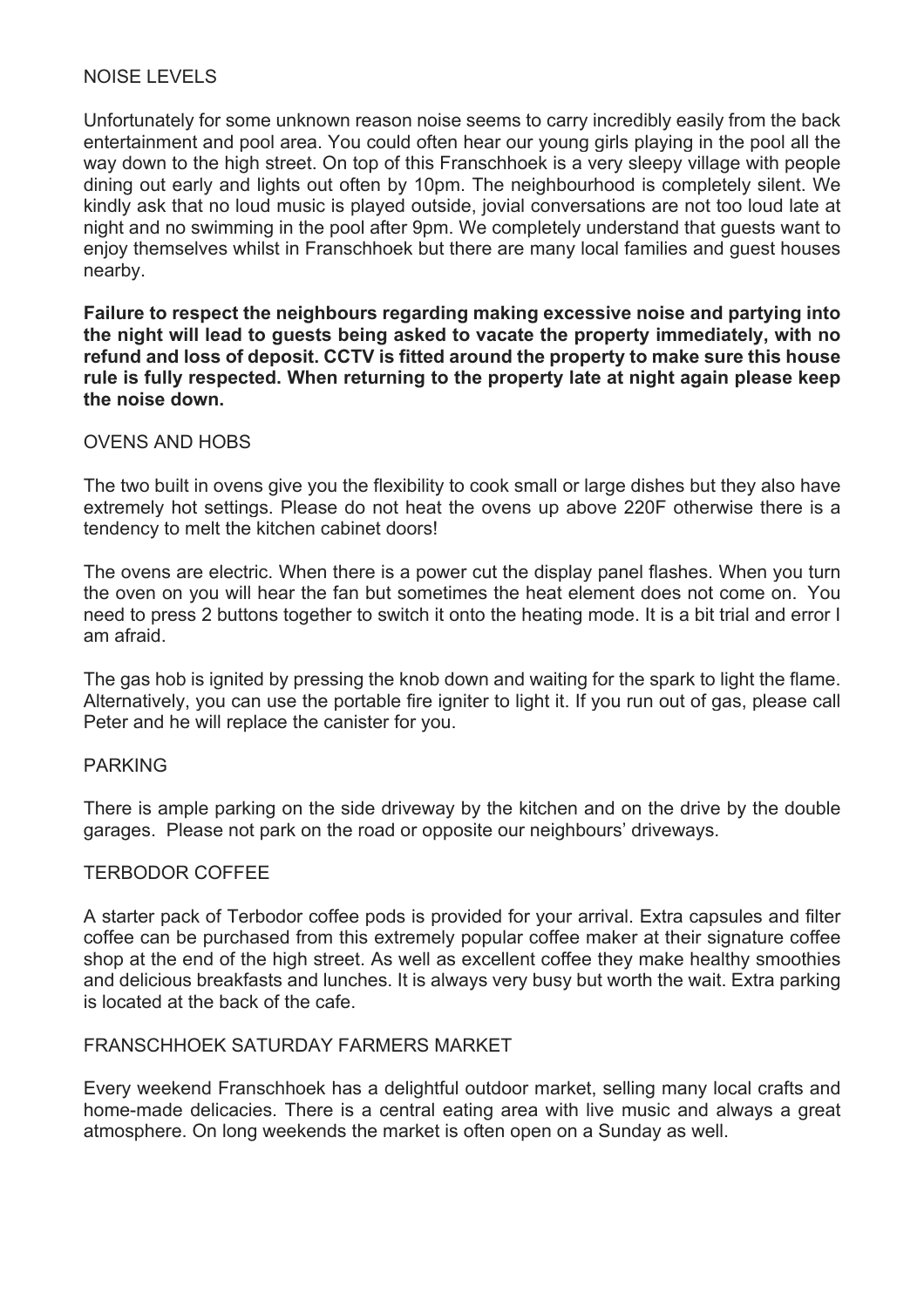## **SMOKING**

Smoking is prohibited anywhere inside the house. Ash trays are provided outside. Please take care not to drop burning ash on the outside cushions. Anyone who does not abide by this requirement will be asked to leave the property.

### **REFUSE**

Refuse is collected from outside the driveway on a Monday, Wednesday and Friday. Housekeeping will empty the bin for you and place the bins outside. For busy times and over the weekend please place full bin bags in the large black bins located by the side of the driveway. There are built in bins by the sink in the kitchen. One for general waste and the other 3 for glass bottles and plastic waste.

## SWIMMING POOL

There are no safety barriers around the pool. Use of the swimming pool is at your own risk. The pool depth is from 1.5m after the steps to over 2m at the deep end. In extreme hot weather please keep an eye on the water levels and top up using the hose by the pool pump when necessary.

## TV & NFTFI IX

The living room, family room and master bedroom TV's have free view TV channels as well as SMART TV.

You will need to log into your own Netflix, Amazon, DSTV etc App to view your favourite programmes but please remember to log out before you leave!

# OUTSIDE LIGHTS

The light switch to the top patio outside wall lights is located on the left-hand side of the double doors going out of the kitchen. The switch for the pool light, entertainment area and braai are located on the wall in the main living room just as you enter from the kitchen, on the left-hand side. Small solar lights and spotlights around the garden will turn on when dark.

### WATER AND ICE DISPENSER

This system can be quite temperamental and annoying.

The temperature of the freezer must be kept at -18 degrees otherwise the water pipe that dispenses the water freezes up. It also tends to freeze up overnight and starts working around midday! It will stop working if you accidentally press the lock button so, please be careful what you press as this will either turn off the system or lock it. Please do not change the setting either on the fridge as this will further complicate matters. Full instructions to operate the water and ice dispenser are in the cupboard above the fridge. The basic instructions are also found at the end of this information pack. Franschhoek water is pure but does have a brackish taste and colour to it. It is perfectly fine to drink the water straight from the tap. The water is filtered as it enters the fridge freezer. If the water dispenser stops entirely, it can also mean that the filter has reach its limit and requires changing. Please contact Peter if this is the case and he will do his best to replace if possible.